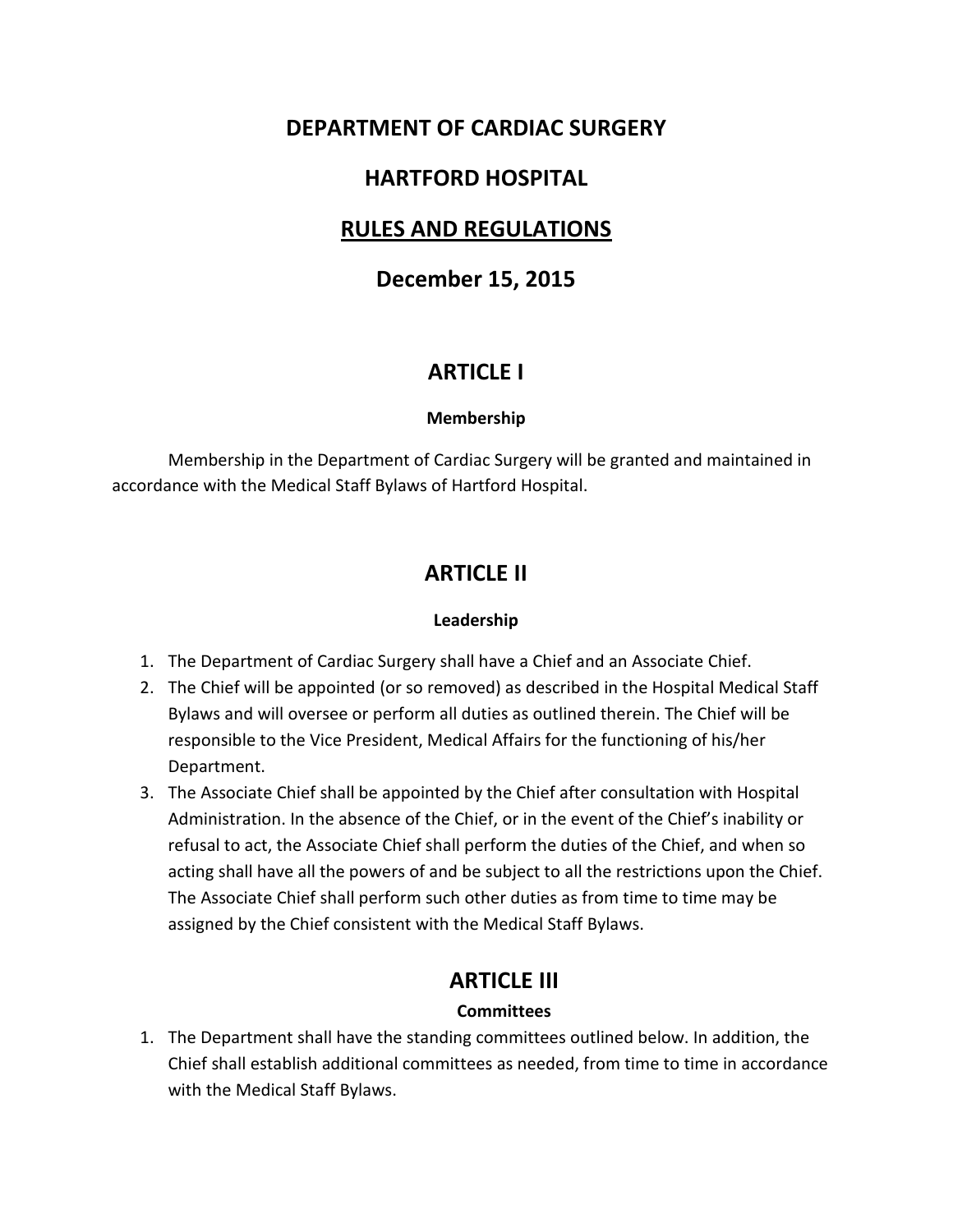- 2. **Executive Committee:** The Executive Committee of the Department of Cardiac Surgery shall consist of the Chief, the Associate Chief, and one other member of the Department. The other members of the Department will rotate as the third member of the Executive Committee for one year terms, cycling alphabetically through the roster of the Department.
- 3. **Quality/Peer Review Committee:** The Quality/Peer Review Committee of the Department shall consist of the Executive Committee. The committee will be responsible for ongoing data collection, analysis and evaluation of untoward events related to cardiac surgical care, and developing corrective action plans to improve patient care.

## **Article IV**

#### **Meetings**

- 1. Department Meetings will be held monthly. The agenda of the regular Department Meetings shall be prepared by the Chief. The Meetings will be held on the second Wednesday of the month, or as rescheduled by the Chief or his designee.
- 2. Special meetings may be called at the discretion of the Chief. Special meetings will have a minimum of 48 hours advance notice with date, time, and place.
- 3. A quorum for the conduct of business at any Department meeting shall be those voting members present (but not less than two). Recommendations and actions shall be by consensus. If, in the discretion of the Chief, it is necessary to vote on an issue, the issue will be determined by a majority vote of those voting members present.
- 4. Obligations of the active members of the Department of Cardiac Surgery include no more than 2 unexcused absences from Department Meetings per calendar year and attendance at at least 50% of Morbidity and Mortality meetings. Attendance is defined as being present for at least half of the scheduled length of the meeting, as determined by the meeting Chair. Consequences for failing to fulfill these obligations will be determined by the Chief.

# **Article V**

**Credentialing, Privileges, and Special Privileges**